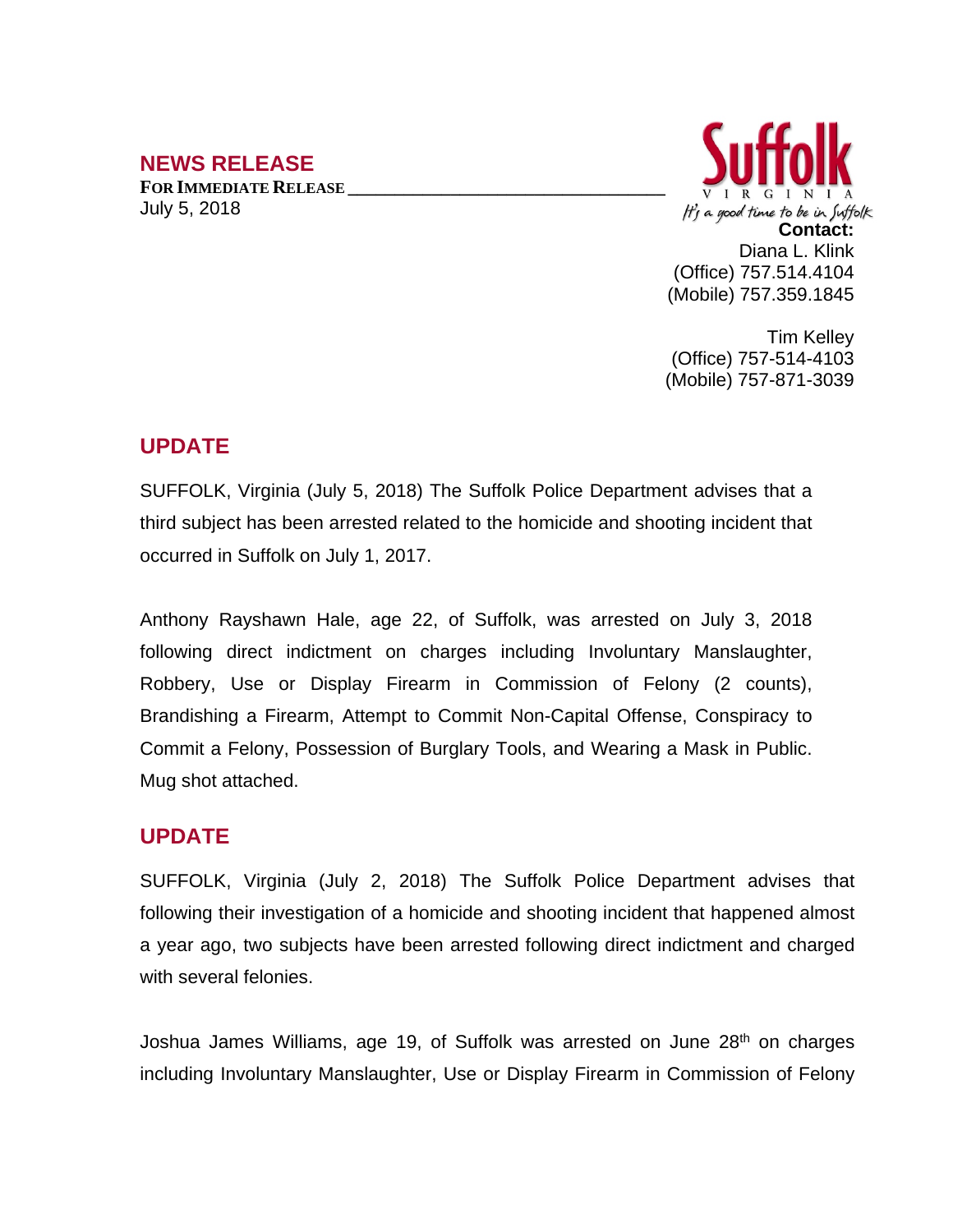(2 counts), Conspiracy to Commit a Felony, and Attempt to Commit Non-Capital Offense.

Justin Stephen Fransee, age 20, of Suffolk, was also arrested on June 28<sup>th</sup> on charges including Involuntary Manslaughter, Use or Display Firearm in Commission of Felony, and Conspiracy to Commit a Felony.

Mug shots are attached. The investigation remains ongoing at this time.

## **SUFFOLK POLICE INVESTIGATING HOMICIDE**

SUFFOLK, Virginia (July 1, 2017) The Suffolk Police Department is investigating a late night shooting incident that has left one person injured and one person dead.

Emergency Communications received the call at 11:33 p.m. on Friday, June 30<sup>th</sup>, advising of an adult male lying in the street in the 300 block of Gloucester Street in downtown Suffolk suffering from apparent gunshot wounds.

The subject received emergency medical assessment and treatment by Suffolk Fire & Rescue personnel and was airlifted to a local hospital with life-threatening injuries. He has been identified as Anthony Hale, age 21, of Suffolk. He is currently listed in critical condition.

During the course of their investigation and not long after midnight, Officers located a second black male adult victim lying next to a residence in the same block and he was pronounced deceased at the scene. He has been identified as Brandon Hudgins, age 26, also of Suffolk.